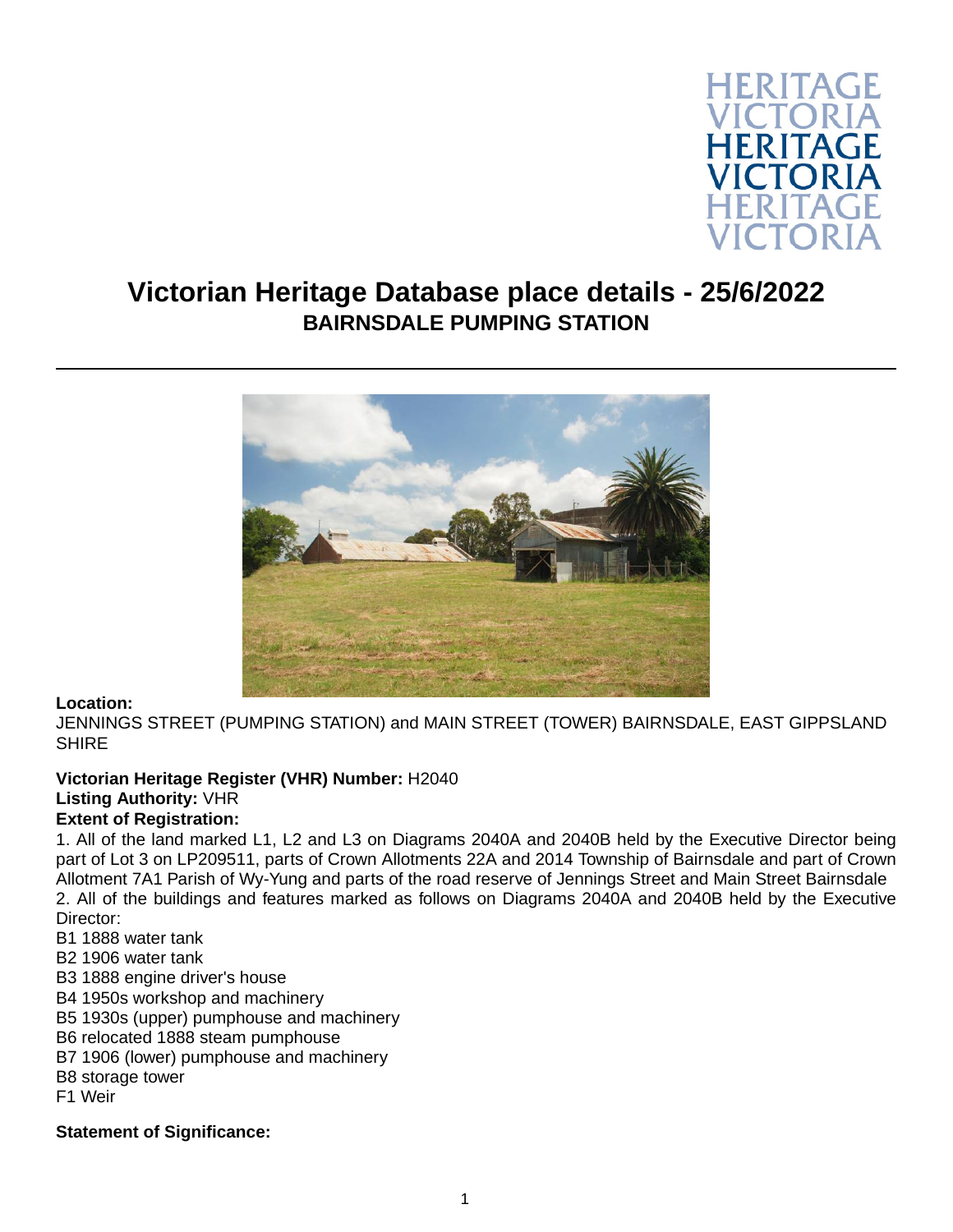The Bairnsdale Pumping Station complex comprises: a 380,000 litre in-ground water reservoir, a pumphouse and a residence, all completed in 1888; a 1.3 million litre above-ground concrete tank and a pumphouse added nearby in 1906; a weir on the Mitchell River below the pumping station; a 1930s pumphouse; a 1950s workshop; and a 30 metre high 303,000 litre water tower built in the town centre in 1926.

The Bairnsdale Shire Council called for proposals in 1884-5 to construct a water supply system for the town, and in 1886 accepted the design of the prominent architect and civil engineer John Harry Grainger (1854- 1917). Grainger was already well known as the designer of the Princes Bridge in Melbourne (built 1886-8, VHR H1447) and the Swing Bridge over the La Trobe River near Sale (built 1880-83, VHR H1438). The first phase of the pumping station, completed in 1888, pumped water by steam-driven pumps from the Mitchell River up to an in-ground reservoir, and from there it flowed by gravity through a pipe to the town. An engine driver was housed in a small cottage on the site. An upgrade to the station in 1906 included the installation of a new cylindrical concrete tank designed by (Sir) John Monash's Reinforced Concrete and Monier Pipe Construction Company. A new pumphouse was also built, which initially housed a steam-driven pump. The plant was electrified in 1926, and a pair of X-pumps, a new Victorian invention, was added. A reinforced concrete water tower designed by the civil engineer Svend Haunstrup, a specialist in reinforced concrete construction, was built in 1926-7 in Main Street to provide higher and more consistent water pressures. In 1935 another pump house with five electric booster pumps was built on the upper level. A workshop was added in the 1950s. The pumping station continued to operate until the 1980s, when the new Wy Yung storage basin at Glenaladale was complete.

The former Bairnsdale Pumping Station is located on the Mitchell River to the west of the township. There are three original 1888 structures: a water tank, a corrugated iron pump house and a weatherboard cottage, all now located on flat ground above the river. The rectangular in-ground water tank has brick walls above ground and mass concrete walls below, and is covered by a gabled corrugated iron roof. The original steam pump house was originally located next to the river but was moved in the 1930s to a site near the water tanks and used as a garage and later as a store. The 1906 structures are the cylindrical reinforced concrete tank and the lower pump house next to the river, which has a circular base of reinforced concrete with a timber-framed 16 sided super-structure (which may have been added in 1926 to house the new X-pumps, which still remain inside), which is clad on the walls and roof with corrugated iron and the roof is lined with Oregon boards. Immediately downstream of the lower pumphouse is a rubble-stone weir built to prevent saline tidal water entering the river above. The 1930s pumphouse is a weatherboard shed, which contains five electric centrifugal booster pumps, and has a corrugated iron addition. The corrugated iron 1950s workshop also contains original machinery.

Bairnsdale Pumping Station is of historical and scientific (technical) significance to the State of Victoria.

Bairnsdale Pumping Station is historically significant as the most intact example in Victoria of an early municipal pumping station. The site has an unparalleled collection of buildings, tanks and machinery that demonstrate the operations of a nineteenth and early twentieth century municipal water pumping station. The station is a reflection of the growth of Victorian towns in the late nineteenth century and the need to provide reliable and safe water supply systems for them. The two key phases of the development of the pumping station were designed by two of Victoria's leading engineers, John Grainger and Sir John Monash.

Bairnsdale Pumping Station is scientifically (technically) significant for its ability to demonstrate changes in water delivery technology from the 1880s, especially relating to the evolution of pumping, tank construction and water treatment. The 1920s X-pumps are significant as the only in situ examples of their kind in Victoria, and demonstrate the innovations which were taking place in engineering design in the state at the time. The 1906 tank is significant as the earliest known Monier-type reinforced concrete water tank in Victoria.

| Heritage Study                   |             |
|----------------------------------|-------------|
| <b>Year Construction Started</b> | 1930        |
| Architect / Designer             | Grainger, J |
| <b>Architectural Style</b>       |             |